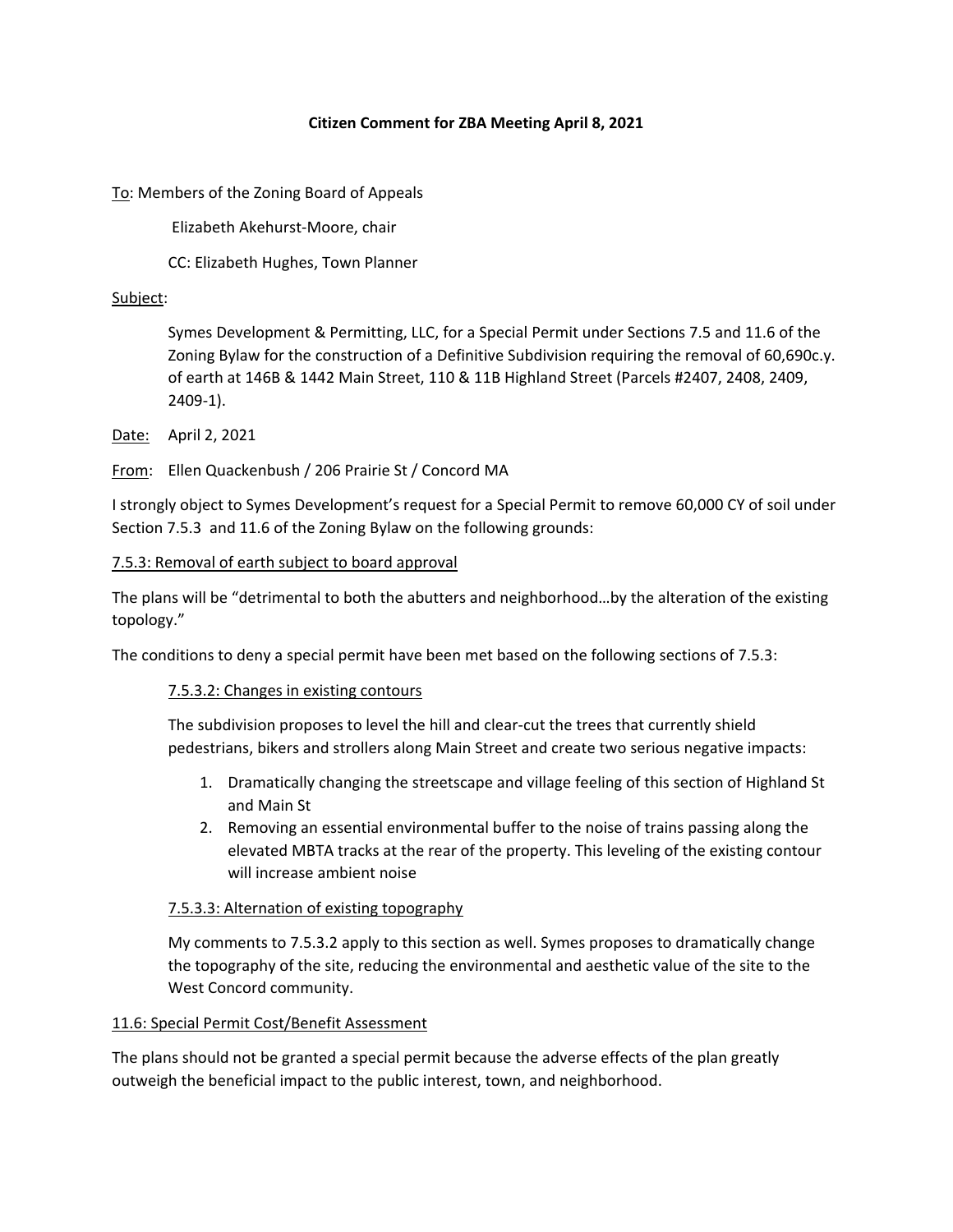Specifically:

#### 11.6.1: Impacts on economic or community needs

The soil removal, and associate tree, stump, and shade removal have a significant negative impact on abutters and the overall West Concord neighborhood. Using data from Concord's TreeKeeper8 software, each tree removed costs the neighborhood/town \$109 (see Exhibit 1):

- \$46/tree/year in increased energy heating and cooling loads, based on the loss of shade that these tree would have provided
- \$44/tree/year in property value, based on the aesthetic value of mature trees
- \$18/tree/year in GHG, water usage and air quality

Using TreeKeeper8 data, a rough estimate of the economic impact to the neighborhood of the proposed Symes soil/tree removal is \$314,748/year, or \$3.1 million over ten years, a reasonable planning horizon.

Clearly, this project has significant negative economic impacts on the West Concord neighborhood.

## 11.6.4: Impacts on the neighborhood character

As stated in 7.5.3.2, the removal of a significant number of trees impacts the neighborhood character in three ways:

- 1. A starkly different streetscape to walkers, bikers and motorists traveling along Main Street, who will now have a clear, line‐of‐site view of the MBTA trains that pass on the top of the elevated rail bed at the rear of the property
- 2. An increase in noise from the MBTA trains traveling, at high speed, on an elevated bed with a dramatically reduced buffer from mature trees
- 3. Change the village feeling and character of this section of Highland St and Main St

# 11.6.5: Impacts on the natural environment

The removal of 60,000 CY of soil, and the associated clear-cutting of trees and removal of stumps will generate 7.8 million lbs. (3,924 Tons) of CO2 emissions/year (see Exhibit 2). This increase in GHG (Green House Gas) emissions is detrimental to the natural environment and runs counter to Concord's Climate and Sustainability Plan. The town has made significant investment in reaching these GHG reduction goals.

The Symes development is asking for a ZBA special permit which will increase the cost—to the town—of reaching these climate goals.

The existing trees and vegetation absorb pollutions, cleaning the air in the neighborhood. The proposed clear‐cutting will reduce the air quality, harming neighborhood families.

In summary, I believe that the Symes Development request for a special permit to remove over 60,000 CY of soil should be denied because the harm—economic, environmental, cultural greatly outweigh any benefit to the town.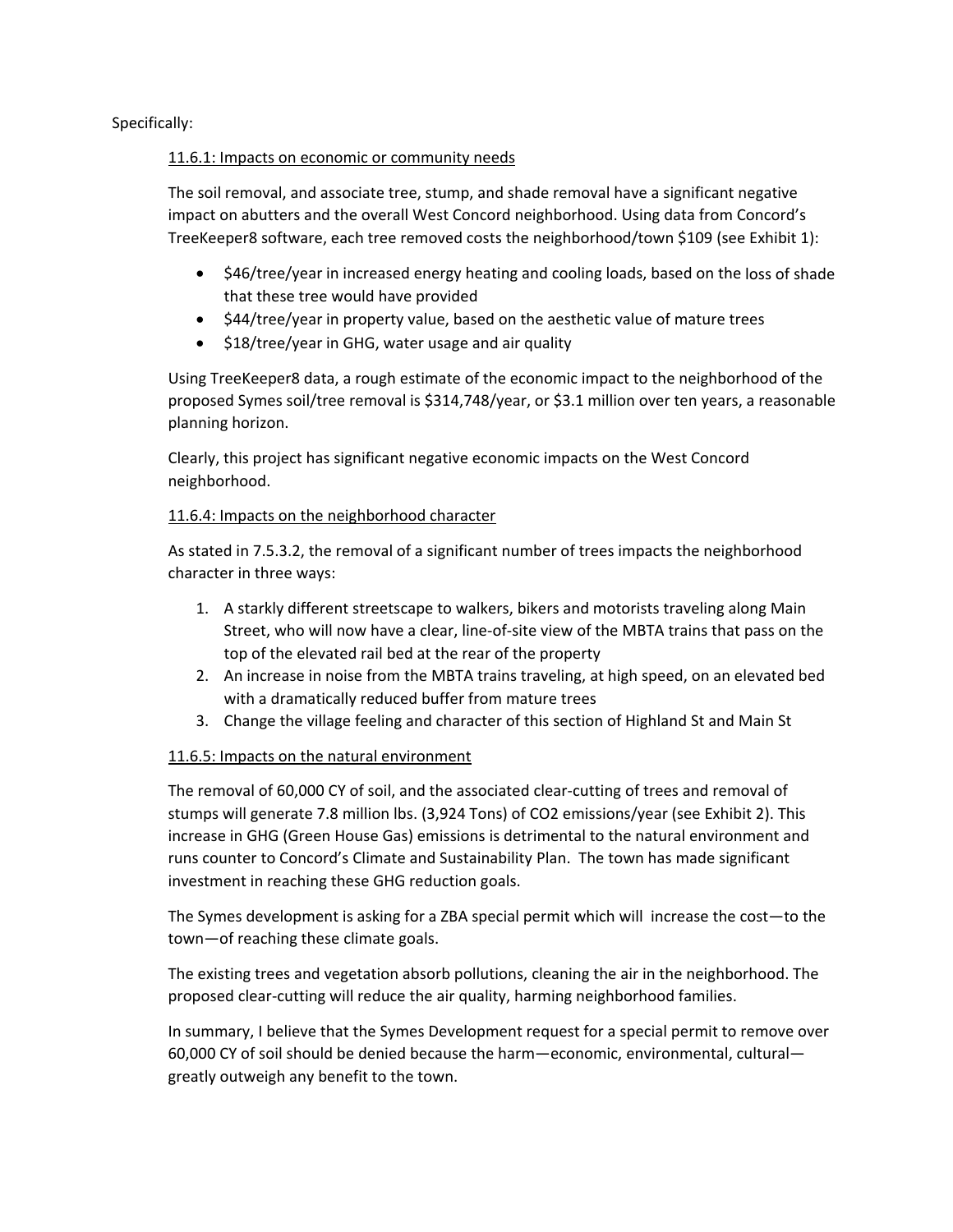| TreeKeeper8              | <b>Trees</b> | <b>Economic Value</b> |               |  |
|--------------------------|--------------|-----------------------|---------------|--|
|                          | inventoried  | \$/year               | \$/tree/ year |  |
|                          | 23,782       |                       |               |  |
| <b>Green House Gases</b> |              | \$21,000              | \$1           |  |
| Water                    |              | \$228,000             | \$10          |  |
| Energy                   |              | \$1,101,000           | \$46          |  |
| Air Quality              |              | \$177,000             | \$7           |  |
| <b>Property Value</b>    |              | \$44<br>\$1,058,000   |               |  |
| <b>Total</b>             |              | \$2,585,000           | \$109         |  |
|                          |              |                       |               |  |
|                          | <b>SF</b>    | <b>Trees</b>          | Trees/000 SF  |  |
| Lot A                    | 12,569       | 60                    | 4.77          |  |
| Lot B                    | 11,450       | 184                   | 16.07         |  |
| LotC                     |              |                       |               |  |
| Lot D1                   | 10,330       |                       |               |  |
| Lot E                    |              |                       |               |  |
| Lot F                    |              |                       |               |  |
| Total                    | 34,349       |                       |               |  |
| Average                  | 11,450       |                       | 10.42         |  |
|                          |              |                       |               |  |
| Development              | 347,300      |                       | 3,620         |  |
|                          |              |                       |               |  |
| % clear-cut              |              |                       | 80%           |  |
|                          |              |                       |               |  |
| Total removed            |              |                       | 2,896         |  |
|                          |              |                       |               |  |
| Economic value (\$/year) |              |                       | \$314,748     |  |
| 10 year                  |              |                       | \$3,147,477   |  |

## **Exhibit 1: Economic loss from tree removal**